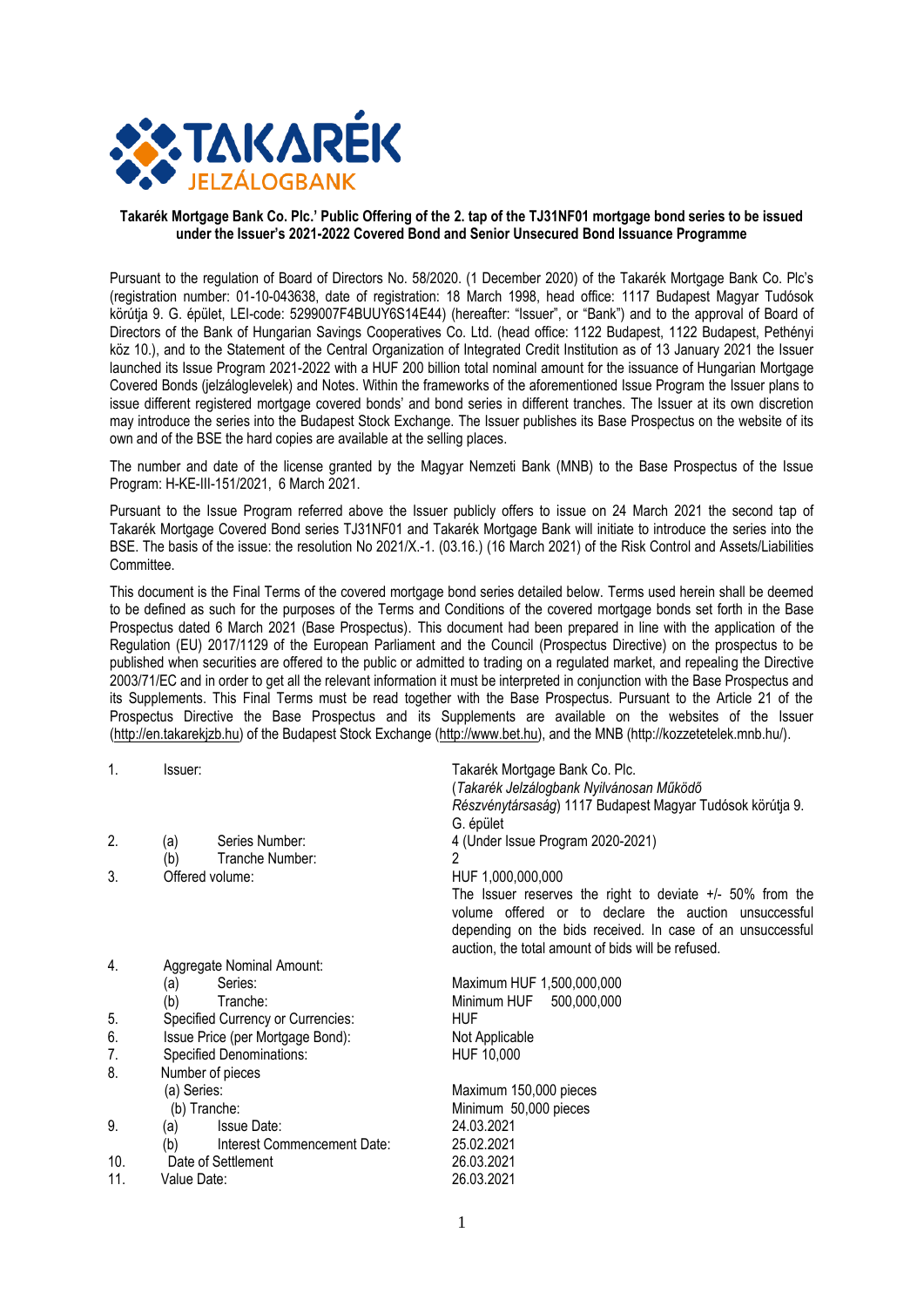| 12<br><b>Maturity Date:</b>                        | 22.10.2031       |
|----------------------------------------------------|------------------|
| 13. Tenor:                                         | 25.02.2021-22    |
| 14. Interest Basis:                                | Fix interest rat |
| 15 Redemption/Payment Basis:                       | Redemption at    |
| 16 Change of Interest Basis or Redemption/ Payment | Not Applicable   |
| Basis:                                             |                  |
| 17. Put/Call Options:                              | Not Applicable   |
| 18. Method of the issuance:                        | Public offering  |

22.10.2031 13. Tenor: 25.02.2021-22.10.2031 Fix interest rate Redemption at the Specified Denomination Not Applicable

# **PROVISIONS RELATING TO INTEREST (IF ANY) PAYABLE**

|                          |                                                       | 19. Fixed Rate Mortgage Bond Provisions                                                                                                                                                                                                                              | Applicable                                                                                                                                                                                                                                              |
|--------------------------|-------------------------------------------------------|----------------------------------------------------------------------------------------------------------------------------------------------------------------------------------------------------------------------------------------------------------------------|---------------------------------------------------------------------------------------------------------------------------------------------------------------------------------------------------------------------------------------------------------|
|                          | (i)                                                   | Rate(s) of Interest:                                                                                                                                                                                                                                                 | 3.00 per cent. per annum payable annually in arrear                                                                                                                                                                                                     |
|                          | (ii)                                                  | Interest Payment Date(s):                                                                                                                                                                                                                                            | 22 October in each year up to and including the Maturity Date.<br>On 22 October 2021 HUF (short first coupon) 196 per Specified<br>Denomination                                                                                                         |
|                          | (iii)                                                 | Fixed Coupon Amount per Mortgage<br>Bond:                                                                                                                                                                                                                            | HUF 300 per Specified Denomination                                                                                                                                                                                                                      |
|                          | (iv)<br>(v)<br>(vi)<br>(vii)<br>(viii)<br>(ix)<br>(x) | Broken Amount(s):<br>Day Count Fraction:<br><b>Business Day Convention:</b><br>Determination Date(s):<br>Party responsible for calculating<br>amounts payable:<br>Compound interest:<br>Other terms relating to the method of<br>calculating interest for Fixed Rate | Not Applicable<br>Actual/Actual (ICMA)<br>Following Business Day Convention<br>22 October in each year thereafter<br>Paying Agent MTB Magyar Takarékszövetkezeti Bank Zrt.<br>(1122 Budapest Pethényi köz 10.)<br>0.2384 per cent on 26.03.2021<br>None |
| 20                       | (xi)                                                  | Mortgage Bonds:<br>Gross yield<br><b>Floating Rate Mortgage Bond Provisions</b>                                                                                                                                                                                      | Not Applicable<br>Not Applicable                                                                                                                                                                                                                        |
| 21.                      |                                                       | Zero Coupon Mortgage Bond Provisions                                                                                                                                                                                                                                 | Not Applicable                                                                                                                                                                                                                                          |
| 22.                      | <b>Provisions</b>                                     | <b>Index Linked Interest Mortgage Bond</b>                                                                                                                                                                                                                           | Not Applicable                                                                                                                                                                                                                                          |
|                          |                                                       |                                                                                                                                                                                                                                                                      | <b>PROVISIONS RELATING TO REDEMPTION</b>                                                                                                                                                                                                                |
| 23.<br>24.<br>25.<br>26. | <b>Issuer Call:</b><br>Investor Put:                  | Final Redemption Amount:<br>Early Redemption Amount payable on<br>redemption for taxation reasons or on event of<br>default and/or the method of calculating the<br>same (if required or if different from that set out<br>in Condition 5(d)):                       | Not Applicable<br>Not Applicable<br>HUF 10,000 per Specified Denomination<br>Condition 5(d) is applicable<br><b>GENERAL PROVISIONS APPLICABLE TO THE MORTGAGE BONDS</b>                                                                                 |
| 27.                      |                                                       |                                                                                                                                                                                                                                                                      | Registered Mortgage Covered Bonds                                                                                                                                                                                                                       |
| 28.                      |                                                       | The type of the Mortgage Covered Bonds:<br>Details relating to the appearance of Mortgage<br>Covered Bonds:                                                                                                                                                          | Dematerialised Mortgage Covered Bonds and the Deed                                                                                                                                                                                                      |
| 29.                      | Holders:                                              | Representation of the Mortgage Covered Bonds                                                                                                                                                                                                                         | None                                                                                                                                                                                                                                                    |

30. Planned dates of the issuance of new tranches: According to the decision of the Issuer's Asset/Liability Committee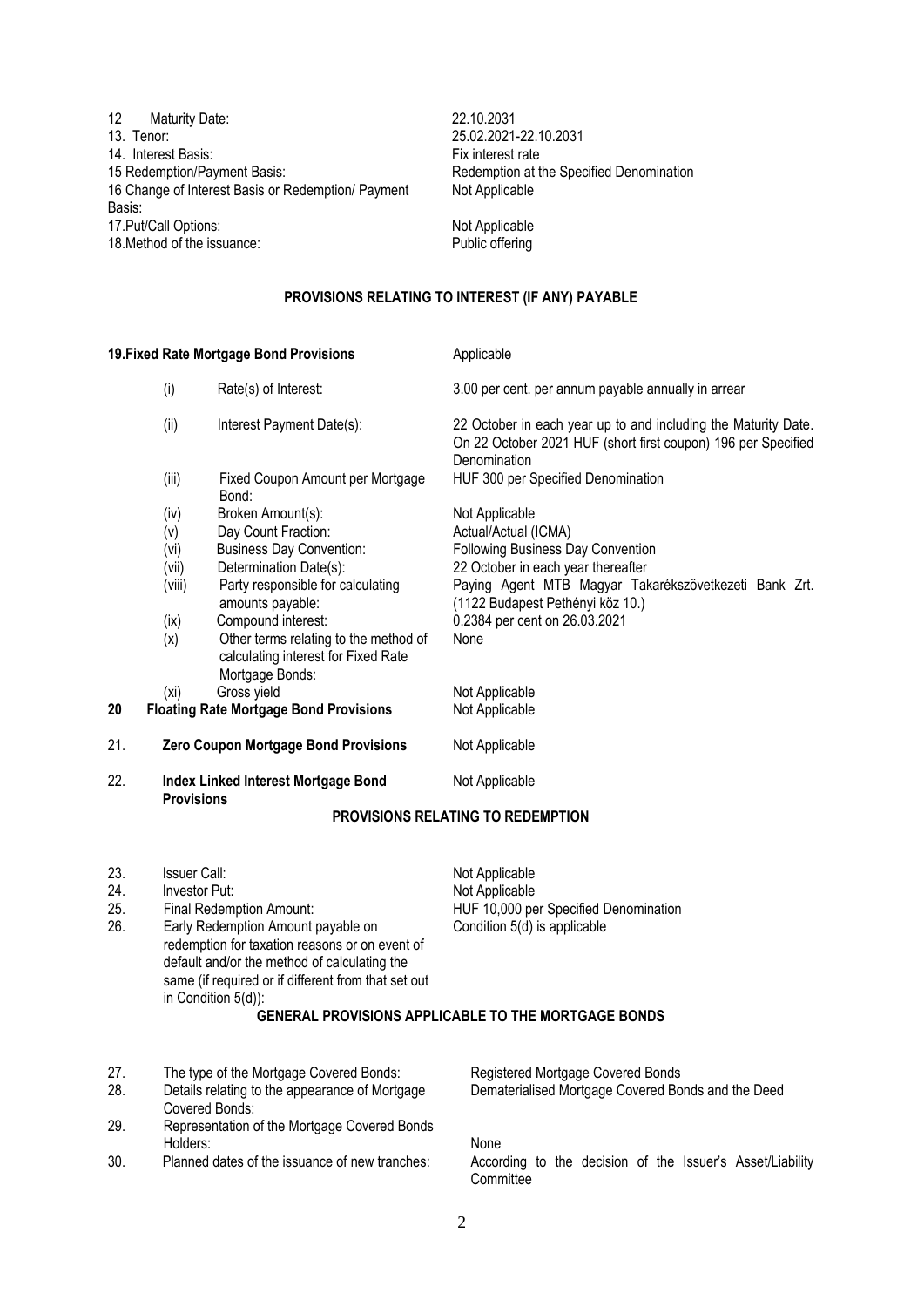| 31.<br>Additional Financial Centre(s) or other special<br>provisions relating to Payment Dates:                                                                                                                                                                                                                                           | Not Applicable                                                                                                                                                                                                                                                                                                                            |
|-------------------------------------------------------------------------------------------------------------------------------------------------------------------------------------------------------------------------------------------------------------------------------------------------------------------------------------------|-------------------------------------------------------------------------------------------------------------------------------------------------------------------------------------------------------------------------------------------------------------------------------------------------------------------------------------------|
| 32. Details relating to Partly Paid Mortgage Covered<br>Bonds: amount of each payment comprising the Issue Price<br>and date on which each payment is to be made and<br>consequences of failure to pay, including any right of the<br>Issuer to forfeit the Mortgage Bonds and interest due on late<br>payment:                           | Not Applicable                                                                                                                                                                                                                                                                                                                            |
| 33. Change of denomination<br>34. Other final terms:                                                                                                                                                                                                                                                                                      | Not Applicable<br>Not Applicable                                                                                                                                                                                                                                                                                                          |
| <b>DISTRIBUTION</b>                                                                                                                                                                                                                                                                                                                       |                                                                                                                                                                                                                                                                                                                                           |
| 35.<br>If syndicated, names of<br>Managers:<br>36.<br>Stabilising Manager (if any):                                                                                                                                                                                                                                                       | Concorde Értékpapír Zrt. 1123 Budapest, Alkotás u. 55-61.,<br>ING Bank N.V.Magyarországi fióktelepe 1068 Budapest,<br>Dózsa György út 84/b.<br>MKB Bank Nyrt. 1056 Budapest, Váci utca 38.,<br>MTB Magyar Takarékszövetkezeti Bank Zrt. 1122 Budapest,<br>Pethényi köz 10.<br>Not Applicable                                              |
| 37.<br>Market Makers (best effort/binding)                                                                                                                                                                                                                                                                                                | Concorde Értékpapír Zrt. 1123 Budapest, Alkotás u. 55-61.,<br>(best effort)                                                                                                                                                                                                                                                               |
|                                                                                                                                                                                                                                                                                                                                           | ING Bank N.V.Magyarországi fióktelepe 1068 Budapest,<br>Dózsa György út 84/b. (best effort)<br>MKB Bank Nyrt. 1056 Budapest, Váci utca 38., (best effort)<br>MTB Magyar Takarékszövetkezeti Bank Zrt. 1122 Budapest,<br>Pethényi köz 10. (binding)                                                                                        |
| 38.<br>Methods of public issuance:<br>Date of auction/ Subscription:<br>(i)                                                                                                                                                                                                                                                               | Auction<br>24.03.2021 10:00 - 11:00 CET (competitive section: 10:00-<br>10:50; non-competitive section 10:50-11:00)                                                                                                                                                                                                                       |
| Place of auction/ Subscription:<br>(ii)                                                                                                                                                                                                                                                                                                   | <b>Budapest Stock Exchange</b>                                                                                                                                                                                                                                                                                                            |
| (iii)<br>Manager:<br>(iv) Upper limit:<br>(v) Lower limit:                                                                                                                                                                                                                                                                                | MTB Magyar Takarékszövetkezeti Bank Zrt. 1122 Budapest,<br>Pethényi köz 10<br>Not applicable                                                                                                                                                                                                                                              |
| (vi) Auction limit/ Subscription price:<br>(vii) Auction bid / subscription lower and/or upper                                                                                                                                                                                                                                            | Not applicable. If the Mortgage Covered Bonds offered by<br>the Issuer for sale are not purchased because no<br>appropriate purchase price is received on the above<br>mentioned accounts, the Issuer might decide not to issue<br>any bonds. The mode of refunding will be discussed under<br>the heading 'Refunding'.<br>Not applicable |
| limit:                                                                                                                                                                                                                                                                                                                                    | Not applicable                                                                                                                                                                                                                                                                                                                            |
| (viii) Method and date of allocation:                                                                                                                                                                                                                                                                                                     | Pursuant to the point (Allocation) of the section IV.5.2 (Rules<br>of the auctions) 5.2.1.6 Allocation sub-point of the Base<br>Prospectus of the Issue Program 2020-2021, on 24.03.2021.                                                                                                                                                 |
| (ix) The ratio of the non competitive bids and total bids<br>(x) The ratio of the non competitive bids and the<br>competitive bids by members of BSE sections:<br>(xi) Date and place of the allocation:<br>39. Place of the issuance:<br>40. Potential investors:<br>41.<br>Pre-emption right<br>42.<br>Additional selling restrictions: | 30%<br>30%<br>24.03.2021 12:30 CET at the websites indicated in the point<br>Notes (57.)<br>Hungary<br>Resident and non-resident natural persons and institutional<br>investors, limited partnerships<br>None<br>Not Applicable                                                                                                           |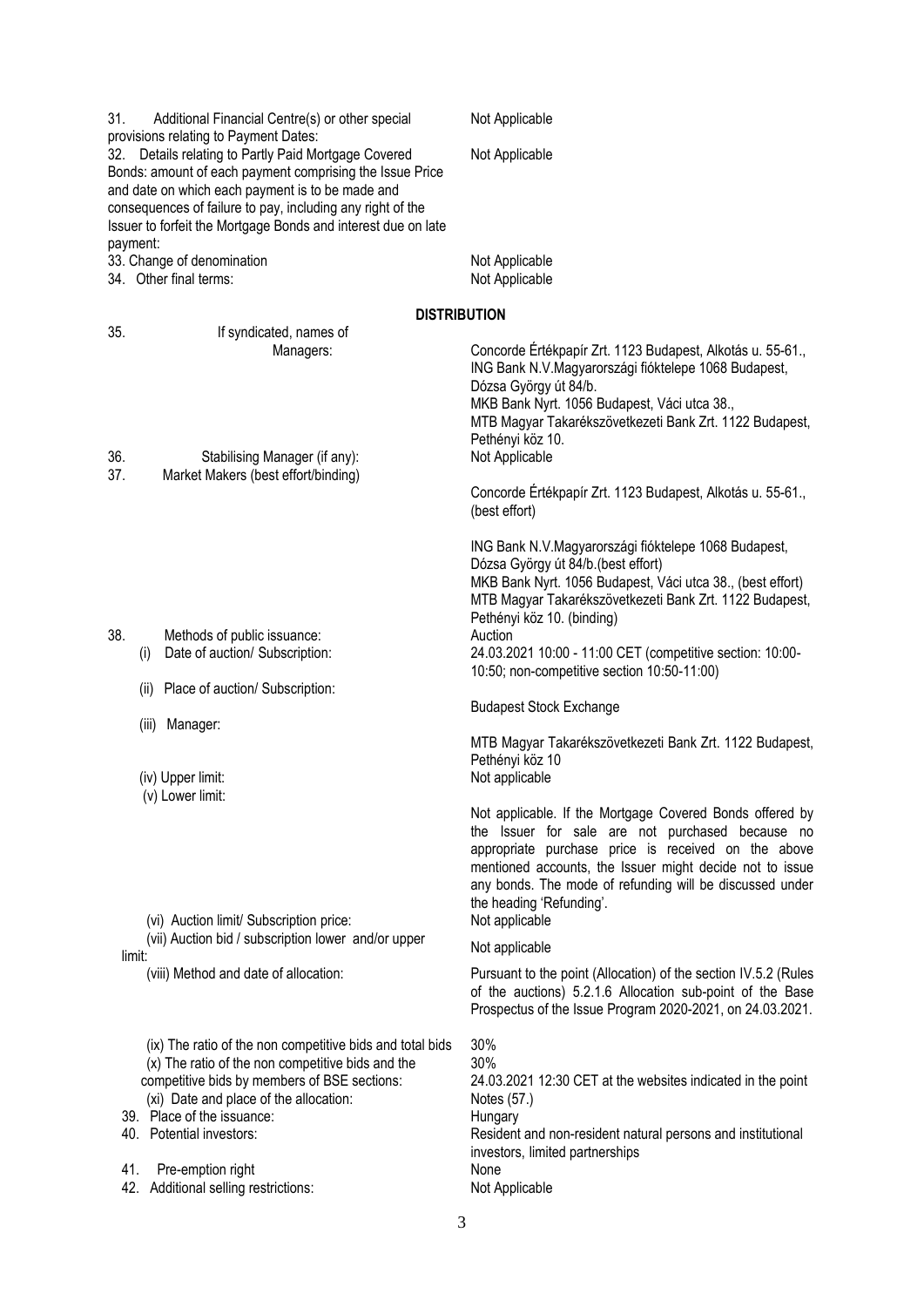### **PROCEDURE**

| 43. Clearing and Settlement:                                                              | KELER Zrt. 1074 Budapest, Rákóczi út 70-72.                                                                                                                                                                                                                                                                                                                                                                                                                                  |
|-------------------------------------------------------------------------------------------|------------------------------------------------------------------------------------------------------------------------------------------------------------------------------------------------------------------------------------------------------------------------------------------------------------------------------------------------------------------------------------------------------------------------------------------------------------------------------|
| 44. Any clearing system(s) other than KELER and the<br>relevant identification number(s): | Not Applicable                                                                                                                                                                                                                                                                                                                                                                                                                                                               |
| 45. Delivery:                                                                             | <b>DVP</b>                                                                                                                                                                                                                                                                                                                                                                                                                                                                   |
| 46. Effectuation:                                                                         | Hungary                                                                                                                                                                                                                                                                                                                                                                                                                                                                      |
| 47. Crediting:                                                                            | On security accounts                                                                                                                                                                                                                                                                                                                                                                                                                                                         |
| 48. Other paying Agent(s):                                                                | Not Applicable                                                                                                                                                                                                                                                                                                                                                                                                                                                               |
| 49. Isolated deposit accounts and fax numbers, and e-mail<br>address of the Managers:     | Concorde Értékpapír Zrt. 14400018-12281248-10060012<br>fax: 36-1-4892201 e-mal: a.vidovszky@con.hu<br>ING Bank N.V.Magyarországi fióktelepe 13700016-<br>00532547-00000000 email: mihaly.bokor@ing.com<br>MKB Bank Nyrt. 10300002-20191196-70383285, fax. 36-1-<br>2687019 e-mail: treasurytrading@mkb.hu<br>MTB Magyar Takarékszövetkezeti Bank Zrt. 19017004-<br>00201153 fax: 36-1-2012576, e-mail:<br>konya.peter@takarek.hu<br>Takarék Mortgage Bank: 16801680-09013607 |
| 50. Disbursements, place of payments:                                                     | Pursuant to the point 4. (Disbursements) of the section<br>IV.4/A (Terms and conditions of the covered mortgage<br>bonds) of the Base Prospectus of the Issue Program 2020-<br>2021.                                                                                                                                                                                                                                                                                         |
| 51. ISIN code:                                                                            | HU0000653423                                                                                                                                                                                                                                                                                                                                                                                                                                                                 |
| 52. Ticker code:                                                                          | <b>TJ31NF01</b>                                                                                                                                                                                                                                                                                                                                                                                                                                                              |
| 53. Other:                                                                                | Not Applicable                                                                                                                                                                                                                                                                                                                                                                                                                                                               |

# **GENERAL INFORMATION**

| 54. Use of Proceeds:                            | The Bank uses the proceeds for the sources of refinancing<br>activity.                                                                                                                                                                                                                                                                                                                                                                                                                                                                                |
|-------------------------------------------------|-------------------------------------------------------------------------------------------------------------------------------------------------------------------------------------------------------------------------------------------------------------------------------------------------------------------------------------------------------------------------------------------------------------------------------------------------------------------------------------------------------------------------------------------------------|
| 55. Market making:                              | MTB MagyarTakarékszövetkezeti Bank Zrt. is a binding<br>market maker, the other Managers are entitled but not<br>obliged to act as a market maker for one year from the first<br>day of the listing                                                                                                                                                                                                                                                                                                                                                   |
| 56. Notices, place of disclosure of information | The Public Offering, the Final Terms, the Base Prospectus,<br>an all ordinary and extraordinary notices to Investors with<br>respect to the Notes issued through a public issue shall be<br>website<br>published<br>the<br>of<br>Issuer<br>on<br>the<br>(www.en.takarekjzb.hu), of the NBH (www.kozzetetelek.hu)<br>and of the BSE (www.bse.hu). Pursuant to the Decree of<br>Ministry of Finance No. 24/2008 (VIII. 15) the Issuer<br>publishes the regulated information at homepages of the<br>media called Portfolio. The hard copies of the Base |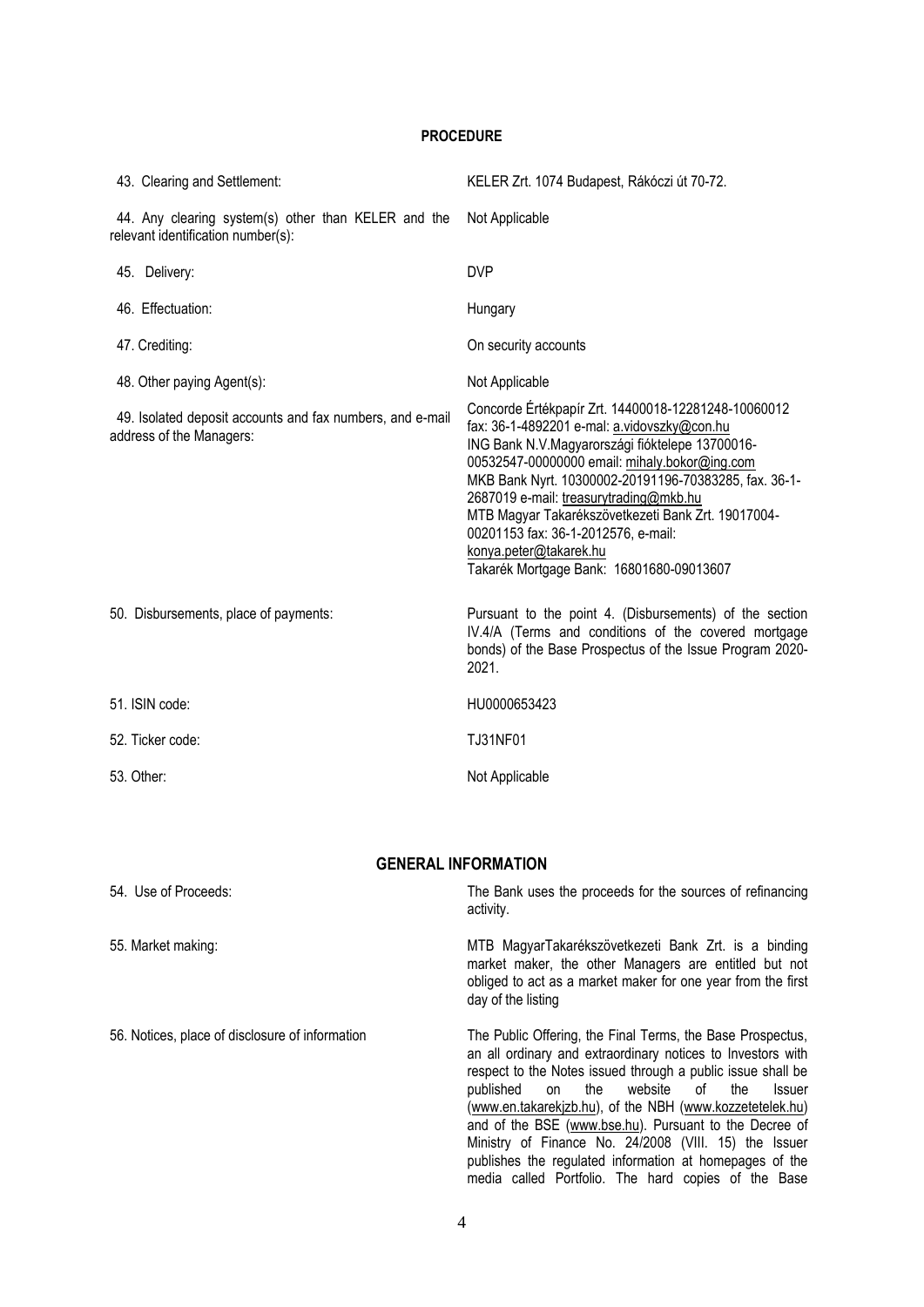|                    | Prospectus are available at the selling points.                                                                                                                                                                                                                                                                                                                                                                                                                                                                      |
|--------------------|----------------------------------------------------------------------------------------------------------------------------------------------------------------------------------------------------------------------------------------------------------------------------------------------------------------------------------------------------------------------------------------------------------------------------------------------------------------------------------------------------------------------|
| 57. Notes:         | The Public Offering, the Final Terms, the Base Prospectus,<br>an all ordinary and extraordinary notices to Investors with<br>respect to the Notes issued through a public issue shall be<br>published on the website of<br><b>Issuer</b><br>the<br>(www.en.takarekjzb.hu), of the NBH (www.kozzetetelek.hu)<br>and of the BSE (www.bse.hu). Pursuant to the Decree of<br>Ministry of Finance No. 24/2008 (VIII. 15) the Issuer<br>publishes the regulated information at homepages of the<br>media called Portfolio. |
| 58. Governing law: | Hungarian law                                                                                                                                                                                                                                                                                                                                                                                                                                                                                                        |

## **OTHER CONDITIONS**

| 59. Listing and admission to trading application: |                                                                                                                                                                                                                                                                                                                                                                                                                                                                                                                             |
|---------------------------------------------------|-----------------------------------------------------------------------------------------------------------------------------------------------------------------------------------------------------------------------------------------------------------------------------------------------------------------------------------------------------------------------------------------------------------------------------------------------------------------------------------------------------------------------------|
| (a) Listing:                                      | The Issuer will initiate the listing of the series on the BSE                                                                                                                                                                                                                                                                                                                                                                                                                                                               |
| (b) Listing Agent:                                | Not applicable                                                                                                                                                                                                                                                                                                                                                                                                                                                                                                              |
| (c) Decision on listing:                          | Resolution 2021./X.-1. (03.16.) (16.03.2021) of the Issuer's<br>Risk Control and Asset/Liability Committee (KK-EFB)                                                                                                                                                                                                                                                                                                                                                                                                         |
| 60. Rating:                                       | The Covered Mortgage Bonds' rating: BBB (S&P) stable<br>outlook.                                                                                                                                                                                                                                                                                                                                                                                                                                                            |
|                                                   | The BBB is notches lower than AAA, which is the highest<br>rating of S&P, but one notch higher than the lowest<br>investment grade category (BBB-). The BBB rating means<br>adequate security from investors' point of view, however, in<br>an unfavourable economic environment and worsening<br>conditions, the debtor's ability to meet his payment<br>obligations is reduced. The "stable" outlook means that the<br>current rating is unlikely to change in the medium term (from<br>six months to a two-year period). |
|                                                   |                                                                                                                                                                                                                                                                                                                                                                                                                                                                                                                             |
| 61. Licence:                                      | The number and date of the license granted by the National<br>Bank of Hungary (NBH) to publish the Base Prospectus of<br>the Issue Program and the disclosure of the public issue: H-<br>KE-III-151/2021 6 March 2021.                                                                                                                                                                                                                                                                                                      |
|                                                   | Pursuant to the regulation of Board of Directors No.<br>58/2020. (1 December 2020) of the Issuer and to the<br>approval of Board of Directors of the Bank of Hungarian<br>Savings Cooperatives Co. Ltd. (head office: 1122 Budapest,<br>Pethényi köz 10.), and to the Statement as of 13 January<br>2021 the Issuer launched its Issue Program 2021-2022 with<br>a HUF 200 billion total nominal value for issuance of<br>Hungarian Mortgage Covered Bonds (jelzáloglevelek) and<br>Notes.                                  |
|                                                   | The base of the issue of the second tap series TJ31NF01:<br>the resolution No. 2021/X.-1. (03.16.) (16.03.2021) of the<br>Assets/Liabilities Committee.                                                                                                                                                                                                                                                                                                                                                                     |